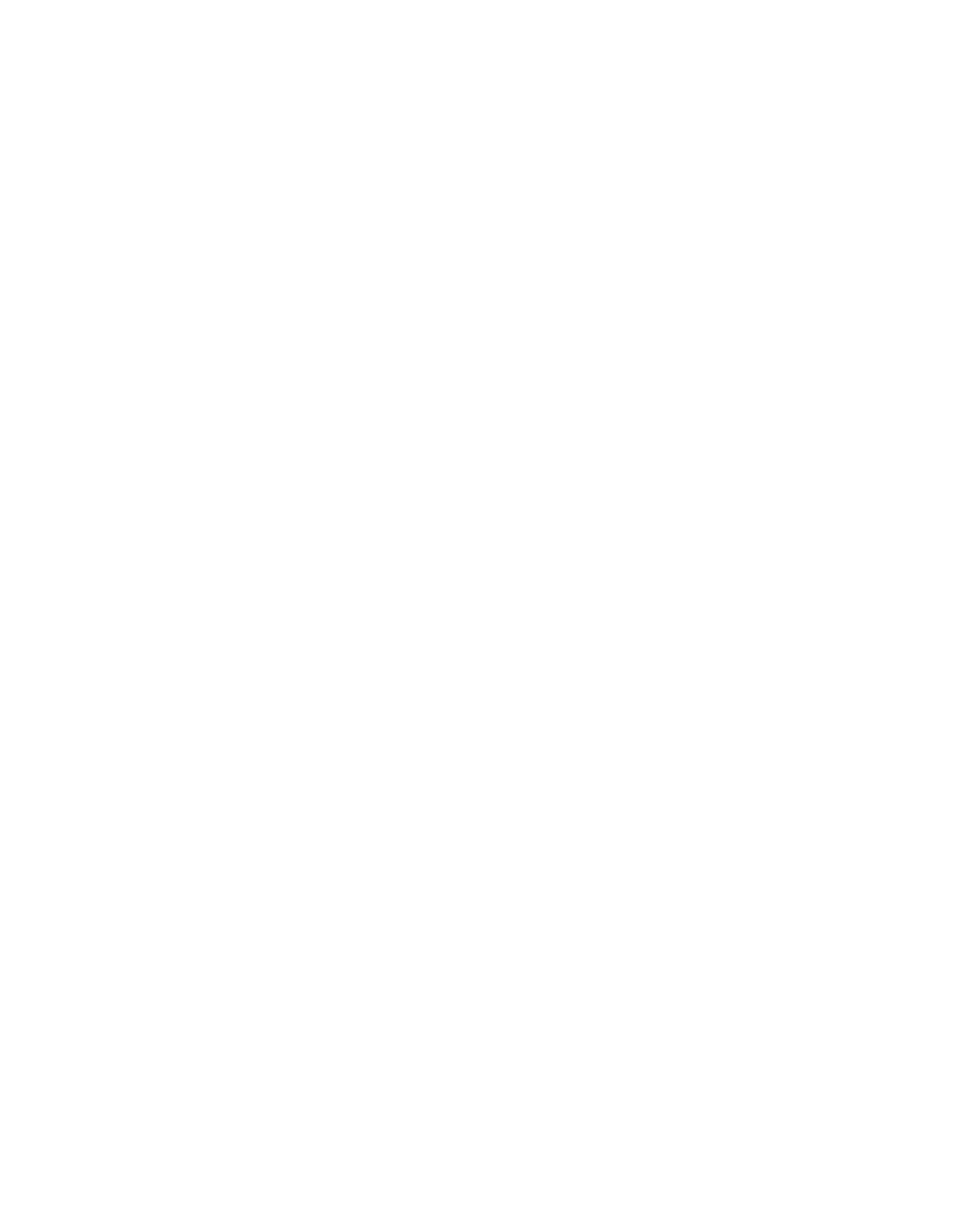# **UPCOMING ABIPP EXAMS AND COMPETENCY EXAMS**

*Virtual Exams in 2022* June 18, July 30, August 27, September 17, October 22, November 19, Dececember 17

**ABIPP Board Certification Application (Part I)** 

#### **ABIPP Competency - Virtual Written Exam**

*Memphis, TN - MERI Center* September 23, 2022

#### **ABIPP Part II ABIPP Competency (Practical Examination)**

The American Board of Interventional Pain Physicians (ABIPP) has developed certification programs that recognize accepted levels of knowledge and expertise in the interventional pain management profession, with the goal of improved patient care. Hundreds of qualified physicians have made the commitment to become ABIPP certified. ABIPP is recognized in 11 states. Ten states have no statutes governing specialty boards. Approval is pending in remaining states.

*ABIPP now offers the only competency certification program for regenerative medicine.* 

For complete information about the examination requirements and to obtain an application packet, visit *www.abipp.org* or call 270.554.9412 x217 or by email at *summer@asipp.org*.

## **ABIPP is a Specialty Board providing certifications in the following areas:**

- **Board Certification in Interventional Pain Management** 
	- Either with ABMS pain medicine board certification or ABMS primary certification only
- **Competency Certification in:** 
	- Interventional Pain Management
	- Regenerative Medicine
	- Controlled Substance Management
	- Coding, Compliance, and Practice Management
	- Fluoroscopic Interpretation and Radiological Safety
	- **Endoscopic Spinal Decompression**



### ABIPP

#### **AMERICAN BOARD OF INTERVENTIONAL PAIN PHYSICIANS**

81 Lakeview Dr., Paducah, KY 42001. Phone: 270-448-4985. Fax: 270-554-5394 Web: www.abipp.org E-mail: abipp@abipp.org